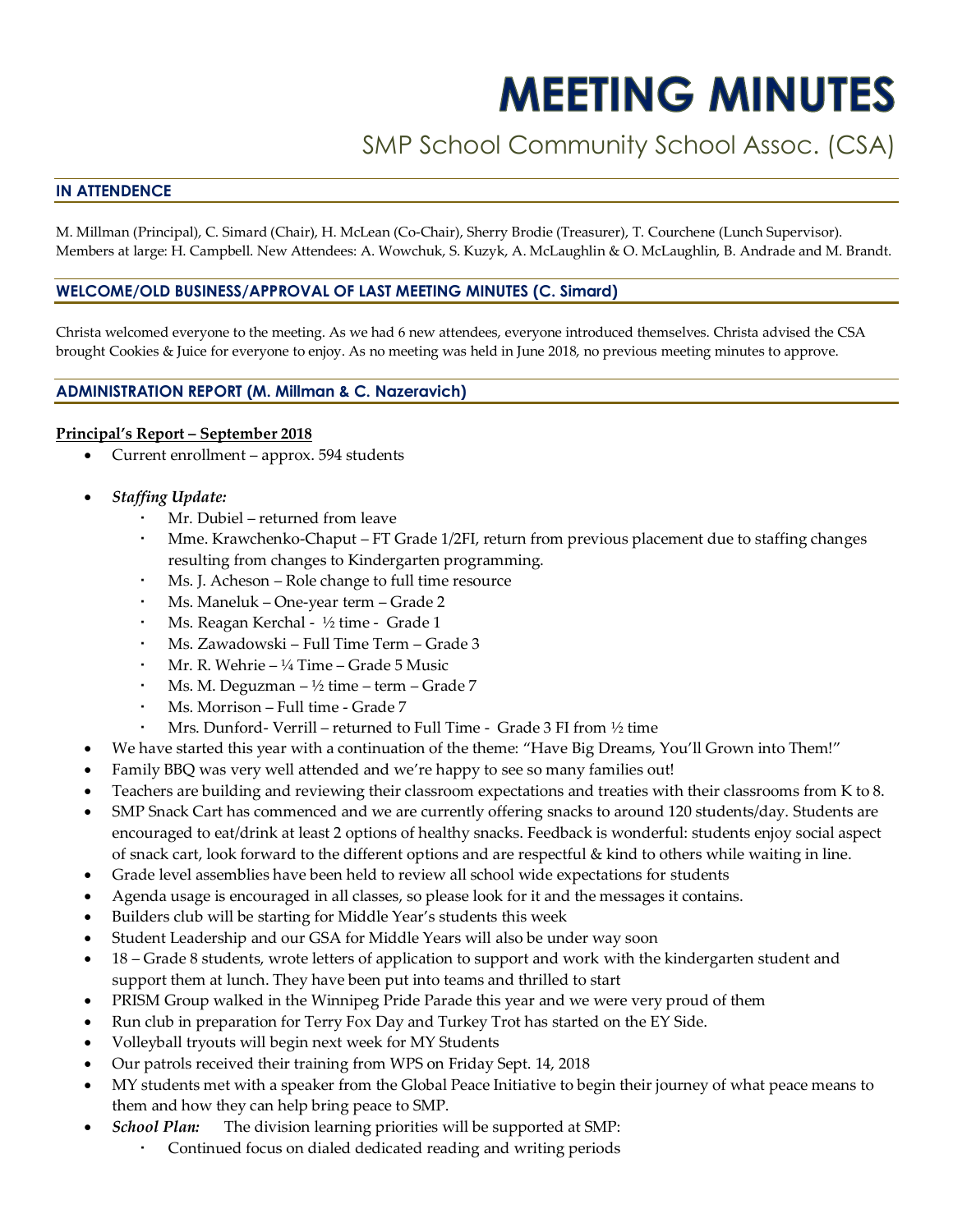- Numeracy and Literacy Nights
- Enrichment of and use of maker spaces in both EY and MY libraries to focus on STEAM learning (Science, Technology, Engineering and Mathematics) and critical thinking skills.
- Learning through inquired based projects in science and social studies to develop research, critical thinking skills and literacy skills.
- Continued work in positive behavior, problem solving and conflict resolution
- Mental Health and wellness will be supported through the continued teaching of Zones or regulation, the use of Chill Zones and headphones used by students from K to 8.

# **LUNCH PROGRAM REPORT (T. Courchene)**

- We currently have 300 students staying for lunch on a full-time basis, this is including the new addition of the Kindergarten classes. There are  $8 \times$  full time and  $4 \times$  part time supervisors currently employed to supervise 11 classrooms. Our ratio is one supervisor to two classrooms except for the grade one and kindergarten classrooms which has one supervisor in each room.
- This year we have 5 middle years students microwaving for our grades 1-3 and 6 middle year student helpers for the kindergarten classes. Our lunch monitors started this week with a lot of enthusiasm, we have a record breaking 30 students volunteering right now.
- There are 7 microwaves that we use everyday and I will book appointment for Fields Television to test them in the next couple of weeks. I will be dropping the books off at Curries accounting for auditing this week.
- We did well last year even with the change in lunch fees and dropping the registration fee. I think the change has been a positive one for the program. I have done my first deposit for this month and it was over \$1100.00 like this time last year. Of course, the first month always has the highest amount of cash being deposited. We were able to end the year in a comfortable position.
- I would like to make a few requests;
- I would like to hire one more full-time supervisor to offset the loss of the teacher support we had last year. (CHRISTA MOTIONED TO APPROVE THIS REQUEST, HALEY 2ND IT, ALL IN FAVOR).
- Ms. May once again has offered to put together treat bags for our lunch monitors. The amount has been \$500.00 for the last few years so I would like to request the same again for this year. (CHRISTA MOTIONED TO APPROVE REQUEST, SAM 2ND IT, ALL IN FAVOR.)
- I had to purchase new high vis vests over the summer because our old jackets were accidentally thrown out. I would like to request \$141.70 for the purchase of the new vests. (CHRISTA MOTIONED TO APPROVE REQUEST, MELISSA 2ND IT, ALL IN FAVOR)
- I would like to pay the 6 middle students who are helping in the kindergarten classrooms each \$20.00/month. Total Expense: \$120.00/month. (CHRISTA MOTIONED TO APPROVE REQUEST, BRINA 2ND IT, ALL IN FAVOR).
- As per previous meetings, the lunch program fridge should be replaced soon, as the lunch program does currently have the funds available, would like to consider purchasing a new fridge before we actually require one. (CHRISTA MOTIONED TO APPROVE THIS REQUEST WITH A BUDGET OF NO MORE THAN \$1000, HALEY 2ND IT AND ALL IN FAVOR)
- Finally, I would like to request a raise. I've worked hard and to the best of my ability each day. I feel that I do the same work load and perhaps in many cases more so then asked of me. I would like an extra \$350.00/month. (CSA Group Discussion: Total increases equals: \$4,200 annually. Previous Lunch Coordinator earned the same salary; however, we now have a larger # of kid to supervise, Tracy has been with the Lunch program for almost 20 years. Suggested an annual performance review should be completed and implement every year as is done with all the lunch program supervisors – Marjorie to confirm who should complete review. HEATHER MOTIONED TO APPROVE REQUEST FOR ADDITIONAL \$350/MONTH RAISE FOR LUNCH PROGRAM COODINATION TRACEY COURCHENE, CHRISTA 2ND IT AND ALL IN FAVOR.)